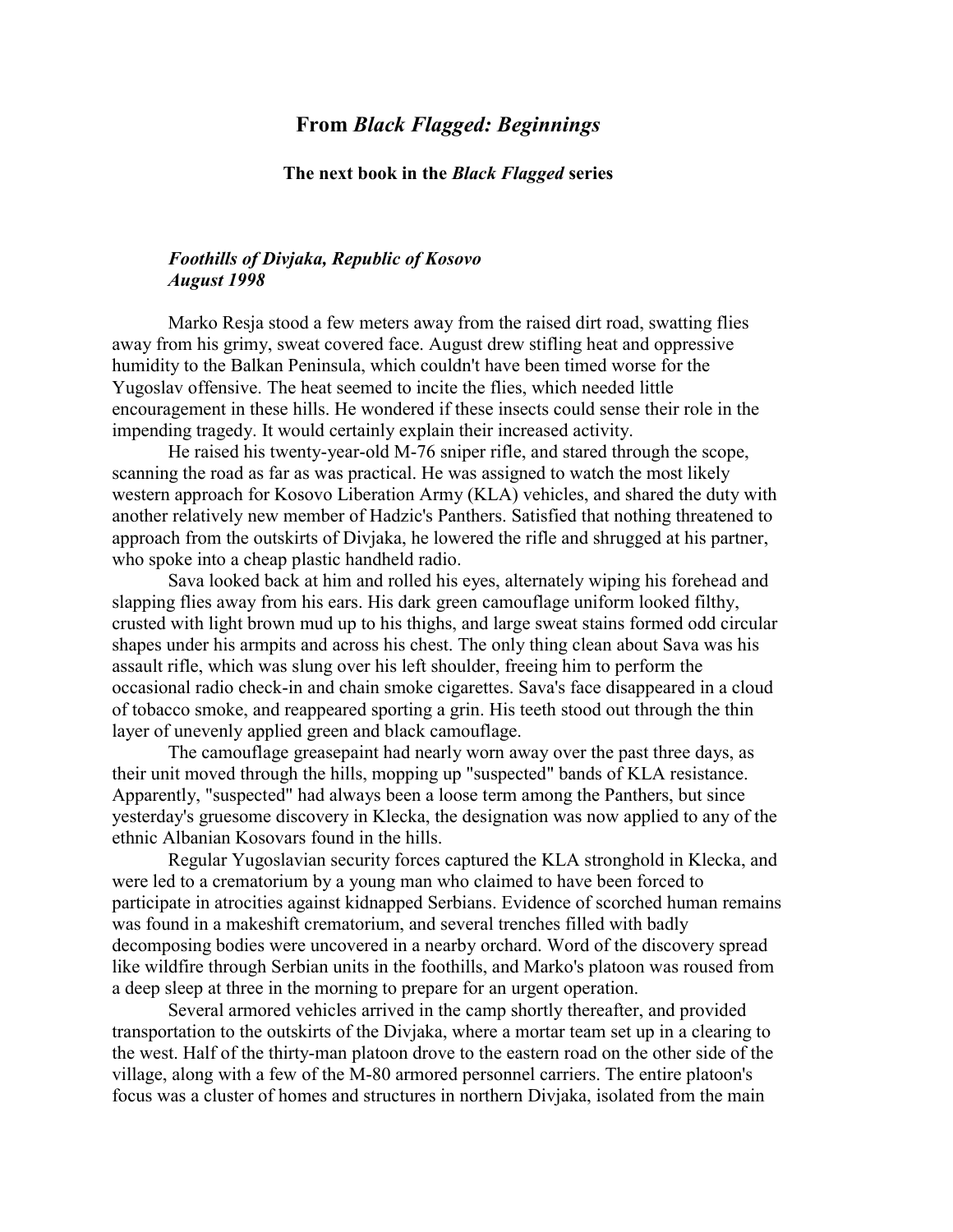town, and accessible by two roads, which were now blocked by a heavily armed Serbian paramilitary force.

They loitered in the western tree line until a crimson sun started to creep over the eastern hills of the tight valley, and fingers of deep orange light caught the tops of the trees around them. He could only imagine the terror spreading through the homes in front of them, as residents helplessly listened to the distant rumble of idling engines beyond their sight, and waited.

The mortars tubes announced the break of dawn across the valley, firing a volley of 82mm high explosive shells at the closest grouping of structures visible along the road. The shells sailed in a high arc, and took an eternity to find earth again. When gravity returned them, the ground behind one of the houses erupted skyward in a light brown cloud, followed by another geyser of dirt from the road. The sharp crunch of the impacts washed through the men, giving rise to a few cheers. Marko felt relieved that the rounds had missed the homes.

The mortar attack lasted five minutes, as the mortar crew haphazardly sent several more salvos into the village, adjusting their aim to "walk" the shells through the entire length of the community. Luckily for the inhabitants, the mortar team never focused on the buildings. Only once did they see a shell make a direct hit, as large wooden chunks of a red roof flew skyward, joining the dust cloud. This led to a chorus of cheers from the men around him, which he pretended to eagerly join. He felt relieved that the mortar attack had done so little damage, but his solace would be short lived.

Without ceremony, the mortar teams disassembled their equipment and loaded it into the troop compartment of one of the M-80's. The entire detachment of regular army vehicles sped away, leaving his squad with their own odd assortment of AUZ jeeps. The ride over had been a "treat" for the Panthers, who would be left behind at Divjaka to do the day's dirty work, and had distracted most of them from the fact that they weren't in the company of regular Yugoslav infantry. Marko noted this as soon as the army convoy arrived at their encampment, and dreaded their destination. He knew this would be a difficult day. He truly had no idea how bad it would get, or how important the day would turn out to be for him.

Nenad Sojic, the platoon's de facto leader, spoke to his radio operator, a lean, darker-skinned Serb, named Goran, and waved the squad over. Through the radio handset, Goran relayed Sojic's orders to the men positioned on the eastern approach to the village, and took a deep drag on his cigarette. Without ceremony, Sojic told them that they would search house to house for KLA insurgents and weapons caches. Once a house was searched, the inhabitants would be sent to a centralized location for further questioning. Even the most naive members of the platoon knew what that meant.

They walked through the dew covered fields down the road toward the simple concrete houses. Cool mountain valley air penetrated their thin uniforms, and most of the men still wore the black wool watch caps they had donned while shivering in the middle of the night. The caps would be ditched by mid-morning, as temperatures reached unbearable highs. The jeeps roared to life behind them, and soon met up with the soldier on foot.

When they reached the first set of homes, Marko and Sava were detached to serve as pickets at the western edge of the village. They were tasked to observe the same road the armored personnel carriers used to hastily separate themselves from Marko's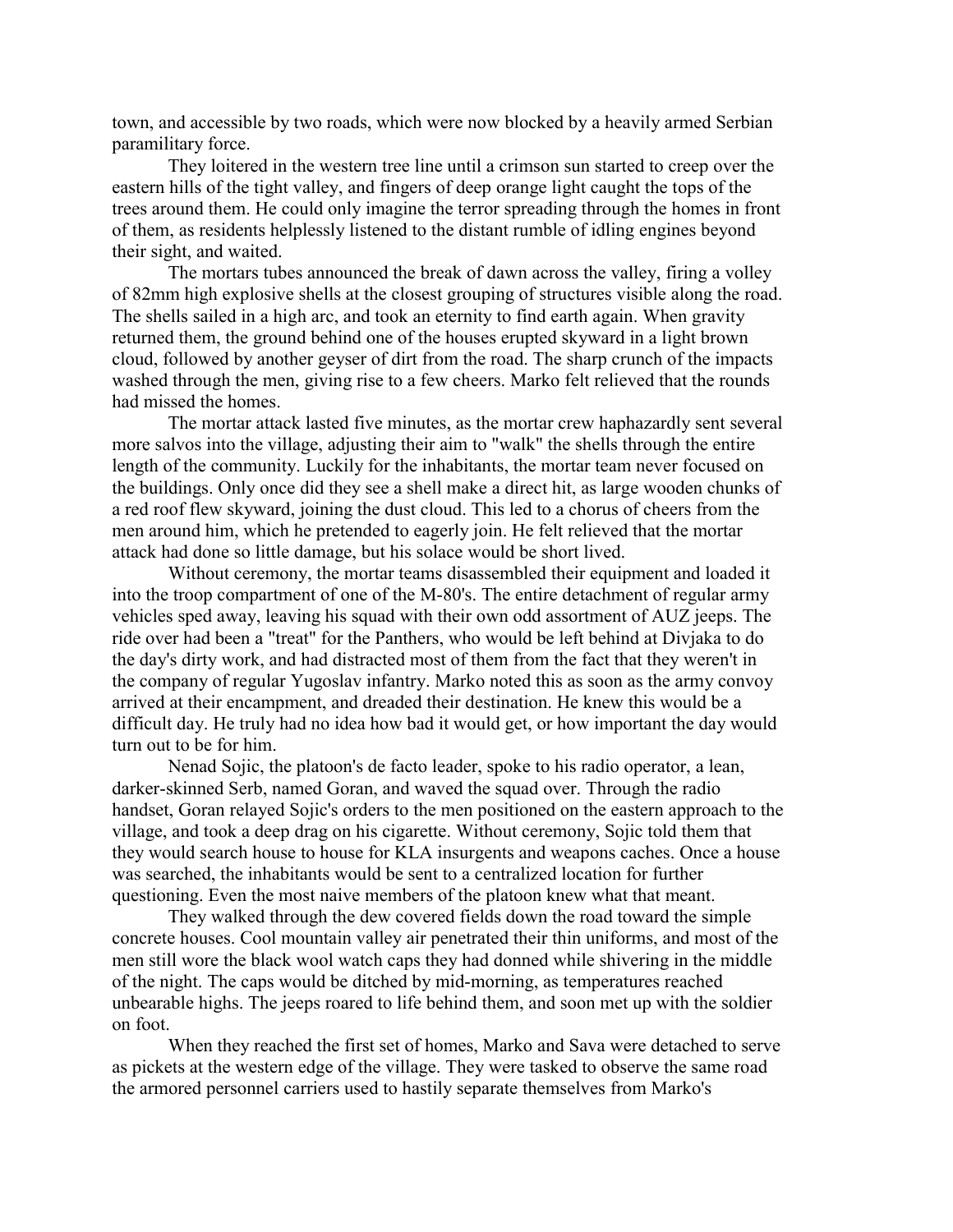paramilitary comrades, and report any incoming vehicles. They both quickly turned their attention to the road, as doors were forced open and the screaming started. He concentrated on the empty road, as the rest of the squad and the vehicles moved down the road, pushing hesitant villagers ahead of them. Neither of them wanted to look back and acknowledge what was happening.

Marko's thoughts shifted back into the present, as he tracked a crow flying through the air from the west. The large black bird landed on a crude wooden fence several yards back from the road, joining the several dozen already quietly arrayed along the fence. More crows were perched hidden among the nearby trees. They weren't intimidated by the soldiers' presence in Divjaka. They had as much right to be here as the flies, and they were here for same reason.

"They know something we don't," remarked Sava, dragging on his cigarette.

The man had smoked non-stop since they left a Belgrade primary school soccer field three days ago, and he suspected that the young northern Serb must be close to exhausting his supply of cigarettes. All of them must be running low. Marko carried a pack of cheap Serbian smokes to fit in, but he generally never indulged, unless offered. He had always despised the habit, but his trainers at The Ranch had made it clear that he would smoke. Everyone smoked in Serbia, at least casually. He'd grown accustomed to the taste, and no longer minded the acrid smell of tobacco smoke in cramped spaces. Still, the habit did nothing for him, except help him blend into his environment.

Sava grinned nervously, and Marko wondered what he was thinking. He didn't look, or sound too eager to head deeper into the village. He was young, and didn't have the same brutal edge that was common among Hadzic's veteran Panthers. This thought brought another concern back into focus. His platoon was comprised of too many newbies, several of which had been swapped into the platoon just after last night's dinner. He was new to the Panther organization, and had only been deployed to the field, in a large scale operation, twice before, but this structure stuck him as odd.

Hadzic's field units typically overflowed with hardened paramilitary veterans of the Bosnia conflict, or former Yugoslav military. The process for integration of new recruits was brutal, and discouraged most naive youth. Still, they had no shortage of volunteers, and in times of war, the training camps swelled with eager recruits, pushed through to augment roles left behind by combat hungry veterans. This platoon brimmed with newbies, and that concerned him, though he had no idea why.

His concentration was shattered by the sudden crack of automatic weapons fire, as hundreds of crows scattered, briefly drowning out the sound of the guns. Like the crows, Sava reacted instinctively, and threw himself onto the ground next to the slightly raised dirt road. He flinched, but stood impassively in the middle of the road, as the volume of gunfire diminished, finally ending with an occasional crackle. He hadn't felt or heard the familiar snap or hiss of bullets passing near him, so he kept his composure. He knew exactly what had happened, and turned his head lazily towards the center of the village. Occasional, single pistol shots started to fill the air, and Sava rose to his feet to rejoin him on the road.

He wore an expression that betrayed his true feelings, and Marko knew that the young Serb felt the same way that he did about the situation. They were both equally relieved to have been assigned to a deserted stretch of road, even if three hundred meters of separation didn't provide them with any absolution for their presence in the valley.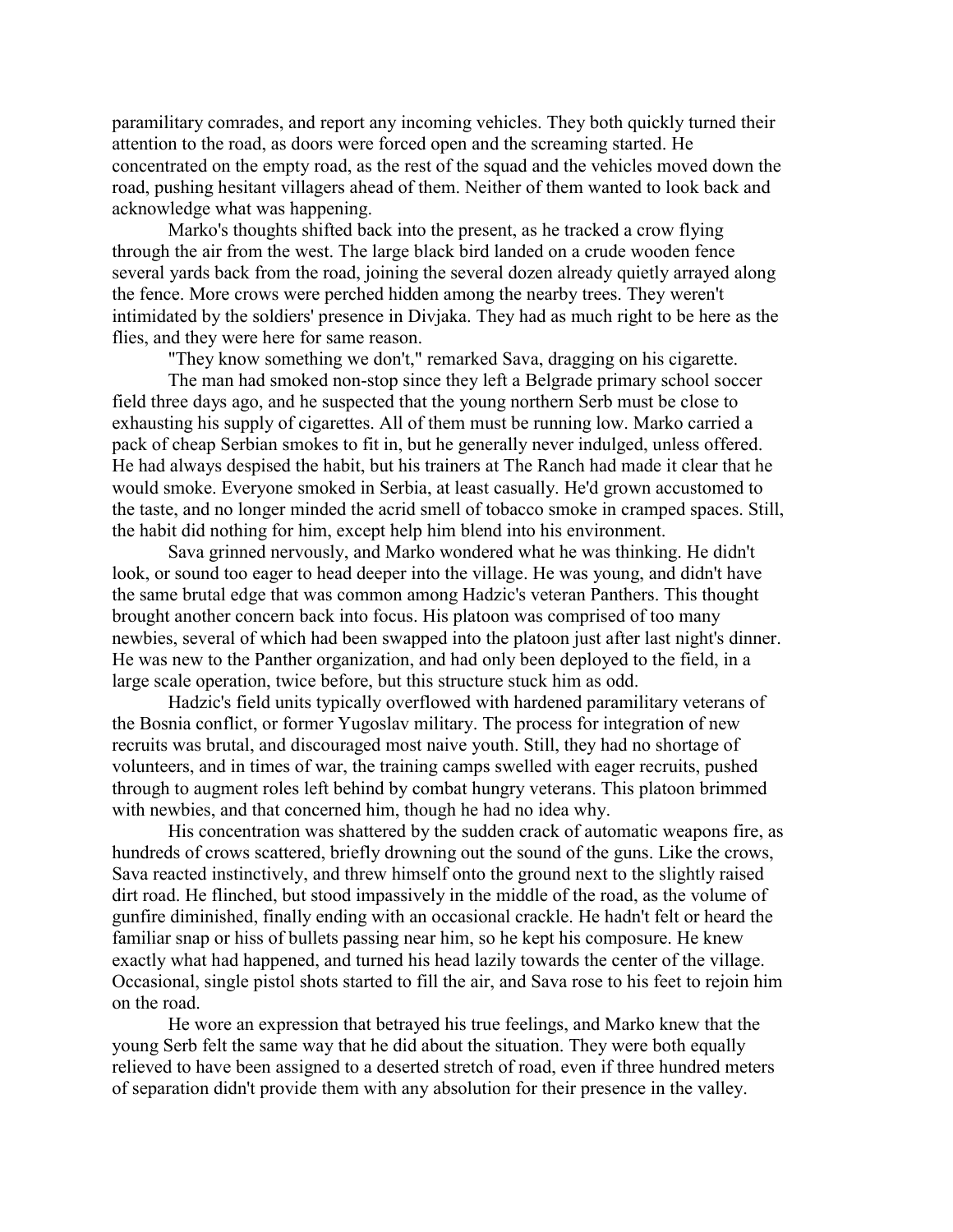Sava's radio crackled, and they're respite from the madness was over. They had been recalled to the village center.

He slicked his thick, matted brown hair back with his left hand, and wiped the sweat onto his camouflage pants. Sava looked terrified for the first time since they had piled into green, tarp covered trucks in Belgrade. He patted the kid on the back, and nodded.

"Let's get going."

The two of them started to jog down the road, careful not to twist an ankle in the shallow crater created by one of the mortar impacts. He spotted several AUZ jeeps in a clearing to the north of the village. All of the doors in the village had been left open, which gave the village a frightening aura. Almost like it had been abandoned. The first thing he heard was the crying, and it nearly stopped him in his tracks. He searched for the source, and saw a group of women and children huddled under a tree, guarded by a soldier. As the scene started to unfold in front of him, he sensed that Sava had stopped altogether.

"Keep moving, or you'll end up in one of those trenches," said Marko, wondering if that was where they might end up anyway.

They were blocked by a group of Panthers and told to leave their weapons stacked against one of the vehicles. He saw several assault rifles leaned against a mud covered chassis, and walked over to the jeep, scanning the area. He could see the pit over the hood of the jeep, just beyond a dozen or so Panthers who were staring down into it. A few of them shook their heads, while others spit at the earth. As he placed his sniper rifle against the jeep's rear tire, Sava joined him.

"Fucking burial duty. Wonderful," said Sava.

"It's typical for new guys," lied Marko.

He hadn't seen shovels among the men standing in front of the long pit. His stomach tensed, and he fought to remain calm. This would probably be his defining "critical point," as the Black Flag psychologists termed it. They had prepared him for these moments, characterizing the different types and their significance. This one looked like a "terminal critical point." He would either survive, and emerge as a trusted member of the Panthers, or he would die in the pit along with the rest of the villagers. No aspect of General Sanderson's training program could truly prepare him for what would transpire in the next few moments, and he had to make a choice.

If he lined up with the rest of the men, he would have to take his chances with a gamble he had taken a few weeks ago. A little insurance policy that might save his life. His other option was to put his training to work, and fight his way out of here. He might even be able to kill all of them. Half of the group was unarmed, standing like sheep in front of their own grave, all of their weapons stacked at his feet. Twelve remaining men? He had several loaded assault rifles sitting right in front of him. He could sling two of them over his shoulder, and start cutting down the armed Panthers with a third. The odds were in his favor, given his capabilities. It might even be blamed on KLA guerillas.

He glanced up at one of the men that had ordered him put his weapon against the jeep. The man's greasepaint camouflage had been recently reapplied, neutralizing his expression, but his eyes gave Marko pause. They were cold and alert. He would have to make his decision within the next fraction of a second. Taking his hand off the sniper rifle, he decided to gamble with his life. The payoff would secure his status among the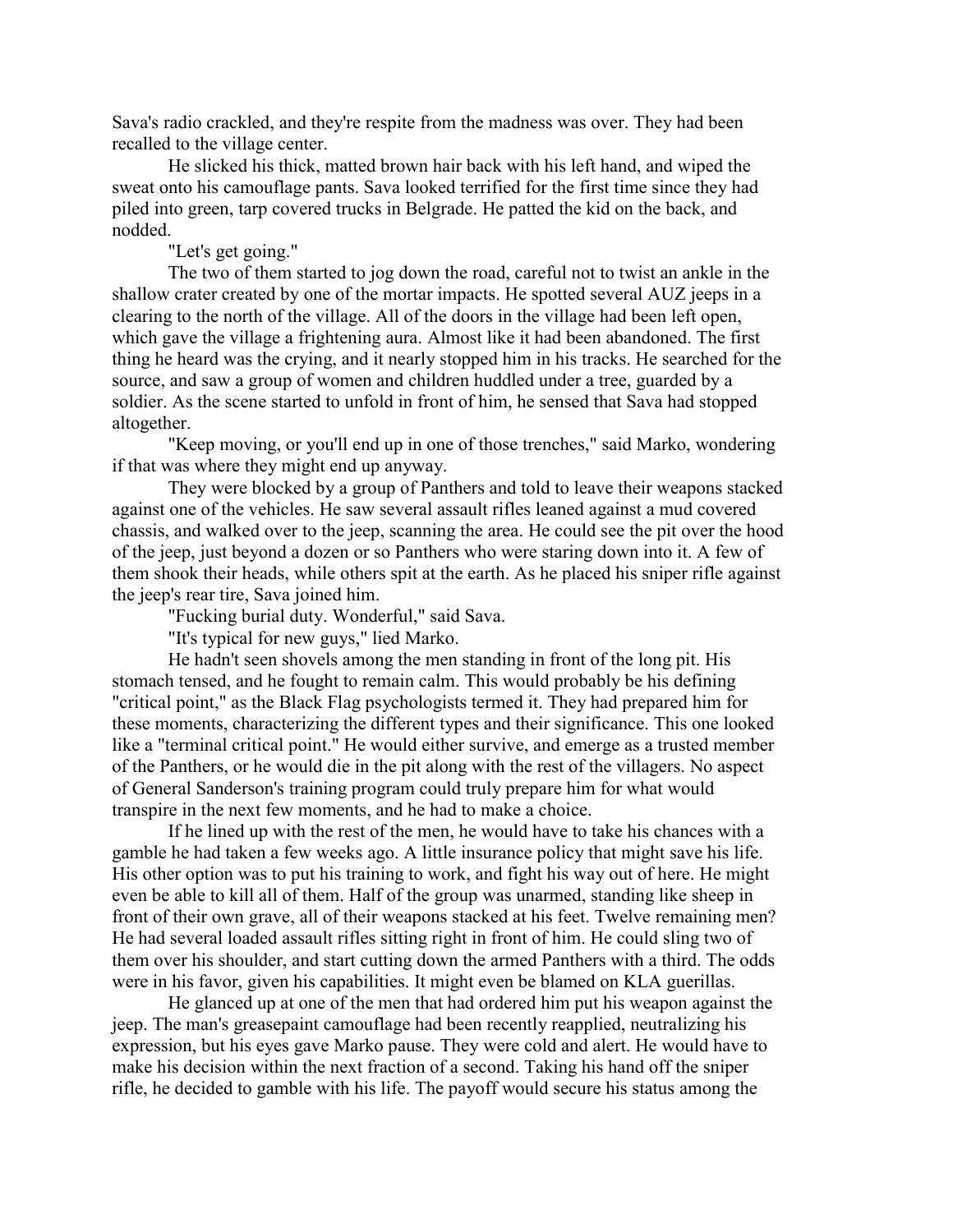Panthers, which was the ultimate purpose of his training as a Black Flag operative. He swallowed shallowly, and followed Sava around the jeep, never taking his eyes off the hardened soldier escorting them.

As he approached the rest of the men, a buzzing sound hit his ears, causing him to stop.

"Get with the rest of them," someone barked from behind, and he continued forward.

A few of the dirty soldiers ahead of him laughed and pointed down into the pit, which demonstrated exactly how clueless some of the new recruits were, when confronted with the obvious. He saw the guards from the eastern side of town walk around the pit to join them. They had the same look on their faces as Sava when they glanced downward.

Marko caught his first look into the shallow trench, and fought the urge to gag. He betrayed no emotion as the full scope of the atrocity appeared before him. He no longer wondered about the buzzing sound. Thousands of flies swarmed over the freshly slaughtered corpses; fighting to land in bright red pools of blood, drawn to the stench of involuntarily voided bowels. The smell started to overwhelm him, and he decided to stop and turn around.

He faced members of the same firing squad that had put all of the village's men into a hastily dug mass grave. The rest of the shooters mingled with him, some complaining about being put on burial duty, others bragging about the accurate shots they had fired into the "terrorists." One of the loudest newbies called out to the platoon commander, who was talking into a radio headset.

"Hey, Nenad! How about the guys with the easy jobs on the road bury this garbage?" he said, pointing toward Marko and Sava.

"How about you shut the fuck up!" said a stocky Serb crouched near one of the jeeps.

The man's bravado disappeared, and he started to melt back into the dozen or so men standing around in front of the trench. Marko took in the scene. Nobody was pointing weapons in their direction, but he could see the looks passing surreptitiously back and forth. He located some shovels nearby, which were caked with dirt, and had probably been recently used by the slaughtered Kosovars to dig their own grave. Nobody else glanced at the shovels. This was not a work detail. This was either some kind of sick initiation that might involve the surviving women and children, or something entirely different. Either way, he wondered if he had made a mistake. His eyes found the nearest M-90 assault rifle, and he did the calculations, casually looking around. He could put a knife through the owner's throat and get the rifle, but his chances beyond that were now non-existent.

The sound of vehicles broke his concentration, and everyone's heads turned to see two black Range Rovers speed down the road from the east, kicking up a storm of dust behind them. He saw the armed Panthers straighten themselves up, and some of them even attempted to brush off some of the dirt and mud in a futile effort. Nenad Sojic and his radio operator jogged to the road to meet the occupants. He recognized the SUVs, and suddenly it all made sense. He might survive the day, but only if Radovan Grahovac, Hadzic's security chief, decided to indulge in his patented sadism for a few minutes,